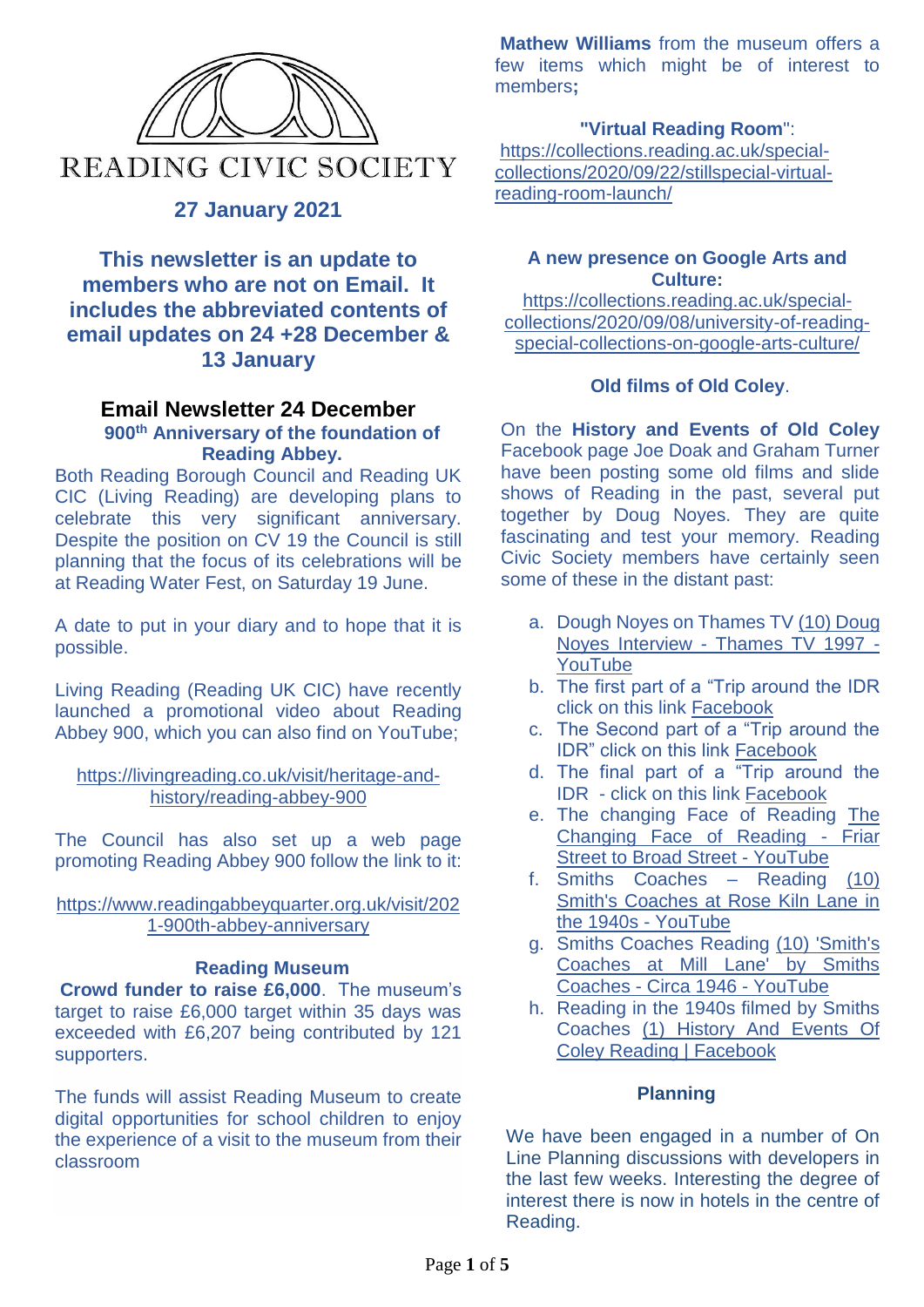Two are already approved (firstly in Hosier Street and then No 1 Reading, a 23 storey building opposite the Malmaison Hotel in Station Road).

Other schemes coming forward shortly include the Bristol and West Arcade and two others in the very centre, they are all within 200 yards of each other. Good to see that there is such an interest in bringing people to Reading.

The team behind the **Bristol and West Arcade** scheme held Reading's first Digital Publication last week. Unfortunately only 8 people took part in 2 separate sessions.

This does indicate the difficulty there will be with the Govt's vision in the White Paper to rely on Digital engagement on Planning proposals and to ditch developers undertaking physical events.

We have made an offer to one of the other groups to host their Public Exhibition when they are ready in the New Year and would hope we might gain some greater traction than that. More of that in the New Year.

#### **Developments at the University's Thames Valley Science Park Hollywood comes to Berkshire.**

It has been announced that some 3,000 jobs will be created when Shinfield Studios Hollywood opens a new UK arm in Shinfield. [Hollywood in](https://www.wokingham.today/hollywood-in-shinfield-3000-jobs-expected-in-200-million-scheme-to-create-blockbusting-films-and-dramas-in-wokingham-borough/)  Shinfield: 3,000 jobs expected in £200 million scheme to create blockbusting films and dramas [in Wokingham borough -](https://www.wokingham.today/hollywood-in-shinfield-3000-jobs-expected-in-200-million-scheme-to-create-blockbusting-films-and-dramas-in-wokingham-borough/) Wokingham.Today

This follows the announcement in 2019 of plans by the British Museum for a major storage facility on this site. The museum has announced the move which will see the majority of the 2 million historical treasures it holds at Blythe House in West Kensington transferred.

### **High Street Heritage Action Zone**

During the year Reading BC was one of 68 councils to be successful in bidding for a High Street Heritage Action Zone. [Reading High Streets](https://www.reading.gov.uk/planning/reading-high-streets-heritage-action-zone/)  Heritage Action Zone - [Reading Borough Council](https://www.reading.gov.uk/planning/reading-high-streets-heritage-action-zone/)

The funding award from Historic England is nearly £897,000. RBC will match that with cash, staff time and volunteer effort. The streets include; Market Place and London

Street, St Mary Butts / Castle Street and Oxford Road to Reading West Railway Bridge.

Despite all the challenges caused by the Pandemic two PT staff members have been recruited to cover Conservation matters and Community Engagement. A pilot grant of £9,300 has been awarded to undertake initial work along Oxford Road.

The project has opportunities for volunteers to work in the next phase. Volunteers are being recruited through Reading Museum's/MERL's volunteer programme.

Seven **Conservation Volunteers** have been recruited to support the physical intervention strand of the project. This element of the work will concentrate on restoring and repairing buildings and improving the public realm.

**Email Newsletter 28 December 2020** I am sure you are familiar with the poem

## **Twas the night before Christmas, when all through the house**

#### **Not a creature was stirring, not even a mouse;**

The stockings were hung by the chimney with care,

In hopes that St. Nicholas soon would be there;

This year in Reading on the "night before Christmas" our two MPs Matt Rodda MP and the Rt Hon Aloc Sharma MP crept quietly out onto the streets in Santa disguise putting a message into the stockings hung on the chimney

### **"The MoJ has offered to give RBC the opportunity to make a community bid for the Reading Gaol site before they consider offers from developers."**

Sadly they did this on Social media so we did not see them "flying through the air" beards and red cloaks waving in the wind.

Matt and Aloc have been working together on this for some time.

The decision follows the withdrawal in November of the preferred bidder Artisan Real Estate.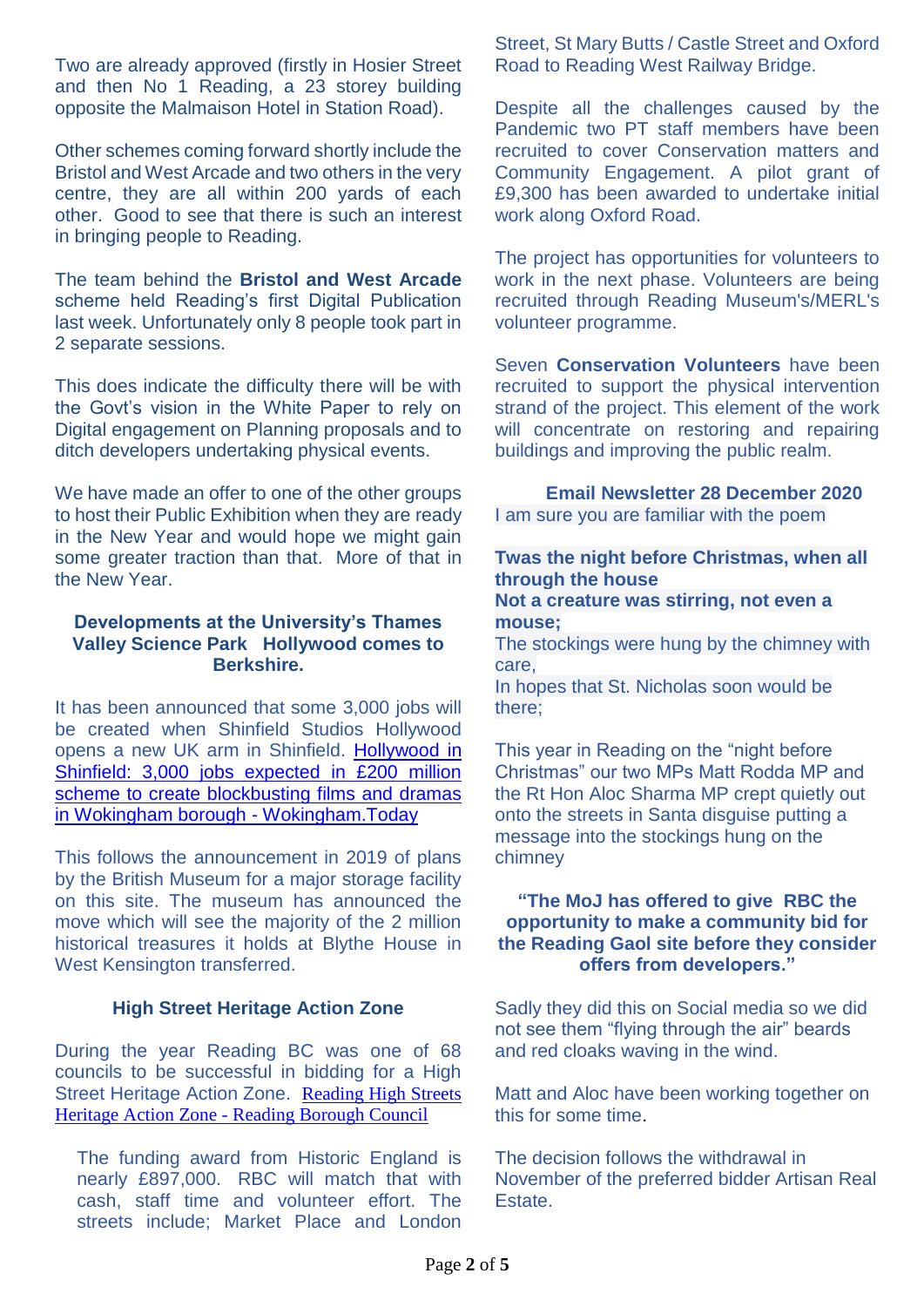It is interesting to see some of the feedback on Social Media. A lot positive but some mixed. Several are concerned about funding and in particular that RBC should not take funds from other services (support to children and the elderly), that swimming pools should come first and could they not build a swimming pool in there (Note;1. I think there might just be some ancient ruins there 2. Planning applications have very recently been submitted to build new pools at Palmer Park and at Rivermead, where it is also proposed to replace the existing Leisure Centre).

I hear it suggested, not from Council sources, that the successful bidder (now withdrawn) was for £10M and the plan was for a Hotel. That the under-bidder was round £5M and that perhaps RBC bid was close to £1.

I would imagine any under-bidder would inevitably now wish to re-examine their bid, downwards.

The MoJ have agreed a period of exclusivity until 15 March 2021, to allow Reading Borough Council to develop a business case with local partners. Quite a challenge to pull this off in 2 ½ months. In my days as a Civil Servant we used to be able to include in balancing financial judgements not just hard cash but also the financial evaluation of the other benefits which might accrue from a project, I would have thought that a valuation of the wider but softer benefits would be significant.

The council I think has always recognised that their vision would require them to work with partners to identify the additional funding to deliver what they have in mind. Also I am sure it would be far better for the Council to be engaging positively with partners rather than having to battle Developers mad ideas through the planning process.

The restrictions of the site (the Abbey ruins) will probably constrain any new build to the site of the 1970s building which holds the exercise facility.

Whilst all the talk has been about a Cultural venue in order to generate the funding to refurbish and maintain there will have to be a mixed use site, including inside the old building. The restoration of Thames Lido shows how a mix of uses is required building conversions work financially.

On its own as Cultural / museum use it would probably be bankrupt in a month. Restaurants/ cafes etc on the ground floor, upper floors converted to cultural spaces, hotel use, apartments, small offices for start-ups and so on.

So if you know any benevolent people who might be willing to support this project with significant funding or companies with the local interest willing to get involved do let Cllr Page know.

It will be fascinating to see how this pans out.

### **Email Newsletter 13 January**

#### **Planning.**

#### **Reading Gaol**

You may remember from my update at the end of December about the MOJ providing a window, until mid March, for RBC to put together a Community bid for the Gaol, recognising that it would have to work with partners to do so.

An article on UK Property Forums expands on this [Council plots to make gaol plan come true | UK](https://ukpropertyforums.com/council-plots-to-make-gaol-plan-come-true/?fbclid=IwAR07kAGOY0B1Uo6pl-silTYP1GYSyl636YzfkGeD_pPx_TODG8mtp6eJPlg)  [Property Forums.](https://ukpropertyforums.com/council-plots-to-make-gaol-plan-come-true/?fbclid=IwAR07kAGOY0B1Uo6pl-silTYP1GYSyl636YzfkGeD_pPx_TODG8mtp6eJPlg) Undoubtedly leaders of the council will be working hard on this to develop a way forward. It is to be expected that companies will be interested in working in partnership to deliver something which is an asset to the town and which is financially viable going forward. The council is after all not funded to restore, and run, such a site from the Rates. Compromises will doubtless have to be struck.

#### **Public Exhibitions about Proposed Major Planning proposals**.

In mid-December I let members know about two On Line public exhibition events about plans for the Bristol and West Arcade, which will become a hotel, and the former Coopers Arms on the Market Place, which will be restored and used as residential units above the ground floor. We also highlighted the events on various social media sites. Disappointingly only 8 people took part in the 2 presentations.

to generate a variety of cash flows to make historic In January we have another potentially more interesting consultation. This time it covers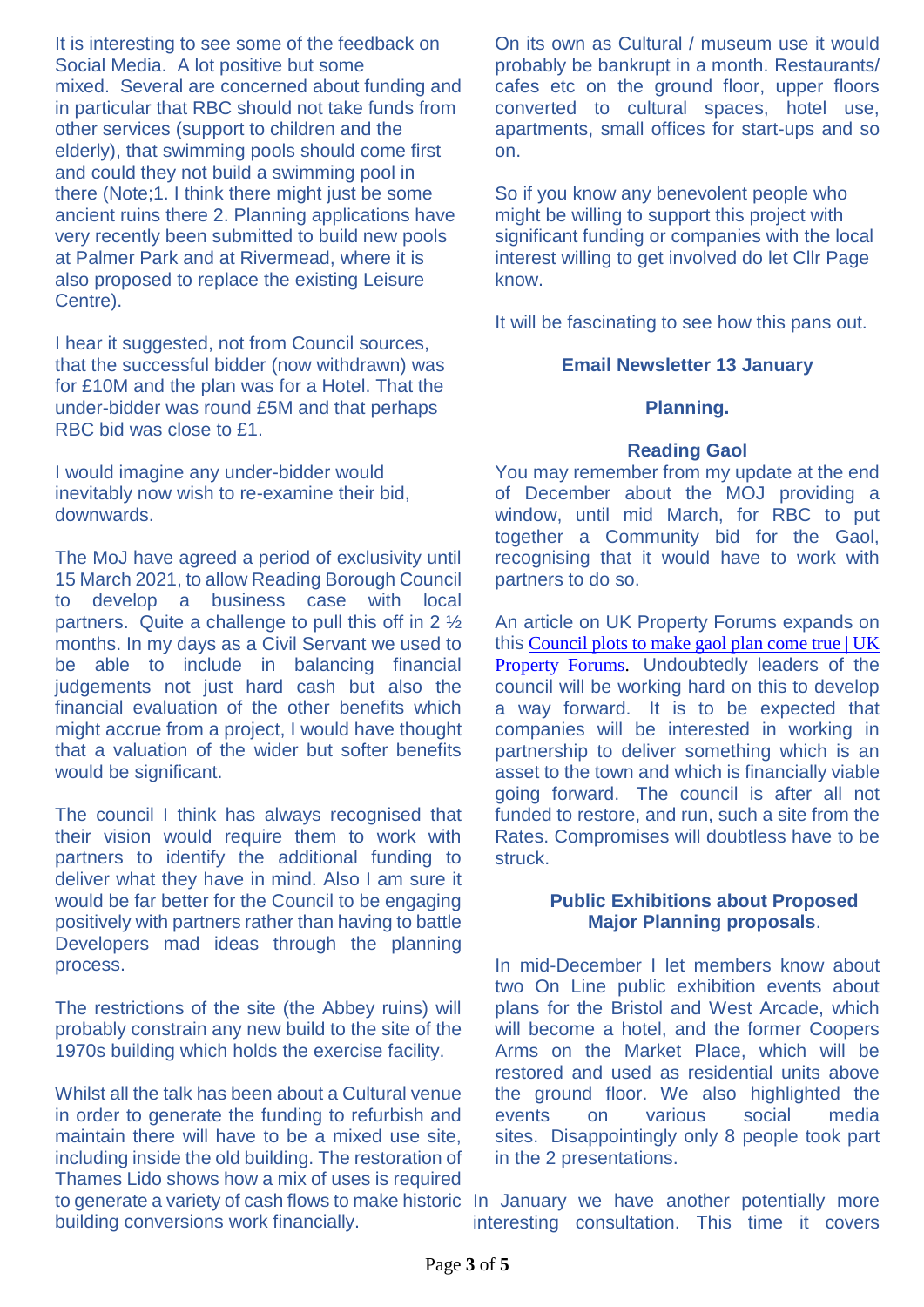proposals for 1-15 Queen Victoria Street and 146- 147 Friar Street and 2-8 Queen Victoria Street.





Some committee members received a brief from the company in December. The plan is to restore these Grade II listed buildings, to make more unified the retail facing of the shops, to use the upper floors for an "apart hotel" and to create a useable area behind the buildings which may be used for shops and pop up events and will be accessible via the restored building on Friar St (white building above). Th Ward Councillors and the new Conservation Officer have had their input and shaped the application somewhat but seem happy with it in principle. Overall we thought it quite sensible but made some suggestions.

It looks to be an interesting scheme with lots going for it. The website to view is Oueen's Yard [\(queenvictoriastreet.co.uk\)](https://queenvictoriastreet.co.uk/)

The building owners also own 3 other significant corner buildings in central Reading.

#### **39 Brunswick Hill.**

After yet another rejection of proposals for this building by the Planning Inspector we have yet another inappropriate planning application for this Edwardian building. No 201843

"Conversion of existing dwelling and two storey side and part three/part single storey rear extensions to provide 8 flats with associated parking and amenity space and demolition of existing garage".

We will look at this carefully. The title is hardly encouraging and suggests little difference from the last application.

### **Restoration of the Dog Fountain Application number -** 201851

This fountain on the wall of St Laurence Church was restored many years ago and the water started to flow again. It was however damaged again and the water turned off.

The application is to:

**Restore damaged stonework and clean the drinking fountain. The works are to repair vandalized stone elements using like for like materials. The material to be used is Ancaster Hard White a tight grained limestone from Lincolnshire**.

I have yet to explore the planning application but it sounds encouraging. All we have to do is to stop RBC leaving refuse bags next to it!

### **Phoebe Cusden Blue Plaque in Castle Street**.

This was erected in 2018 by RCS and the Reading Dusseldorf Association. It was set on a wooden base of oak (we later found out that it was originally the top of a stool). Weather played its part and the base started to warp and push the plaque away. It was therefore removed in December. After undertaking some discussions with our builder and undertaking some research we have decided to re-instate it with a base of Slate from Snowdonia. RBC have offered to pay for this.